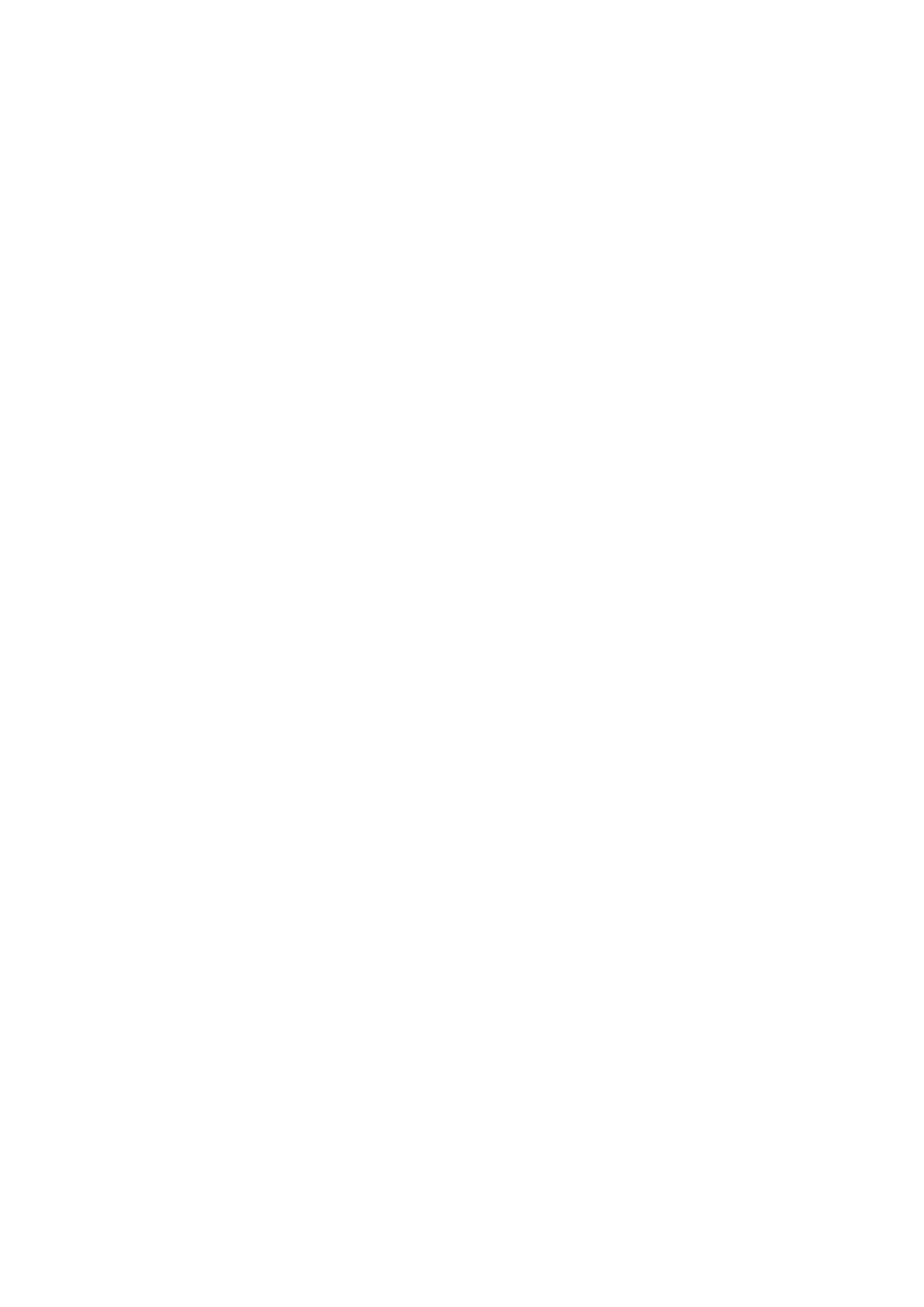

# **Chapter 12 Competition Principles**

The Competition and Consumer Act 2010 (Cth) (**CCA**) regulates competition in Australia. It prohibits a range of anti-competitive behaviour, governs merger activity and regulates companies' dealings with customers under the Australian Consumer Law.

The CCA provides for authorisation and notification processes to permit behaviour otherwise prohibited by the legislation, such as mergers, resale price maintenance, misuse of market power, cartel conduct and exclusive dealing. Significant reforms to the Australian competition recently came into effect. The new laws include the introduction of a prohibition on concerted practices and a lessening of competition test for the prohibition on misuse of market power.

Contravention of the CCA carries significant penalties, with the Australian Competition and Consumer Commission (**ACCC**), the body responsible for enforcing the CCA, increasingly pursuing criminal prosecution of companies and individuals for cartel conduct. In May 2018, the ACCC successful brought proceedings before the Full Federal Court against Yazaki Corporation which was ordered to pay a penalty of \$46 million for cartel conduct, the highest penalty ever handed down under the CCA. Furthermore, in 2018 the ACCC brought two criminal cartel proceedings which included individuals as co-defendants, the first time this has occurred in Australia. The ACCC's enforcement priorities for 2018 included misleading and deceptive practices (particularly in relation to the misrepresentation of consumer guarantees), anticompetitive conduct, product safety, and unfair contract terms affecting small business and franchisee businesses, with a particular emphasis upon contravening behaviour in the financial services and energy sectors and in the online marketplace. The ACCC is also pushing for higher penalties to be awarded in relation to breaches of the CCA and is actively looking to increase criminal prosecution of cartel conduct. As of February 2019, there are three criminal cartel cases before the court.

#### **Conduct prohibited under the CCA**

Under Part IV of the CCA, certain conduct is prohibited outright (that is, irrespective of the effect on competition), while other conduct is prohibited only where it has the purpose, effect or likely effect of substantially lessening competition (**SLC**) in any market or it involves the misuse of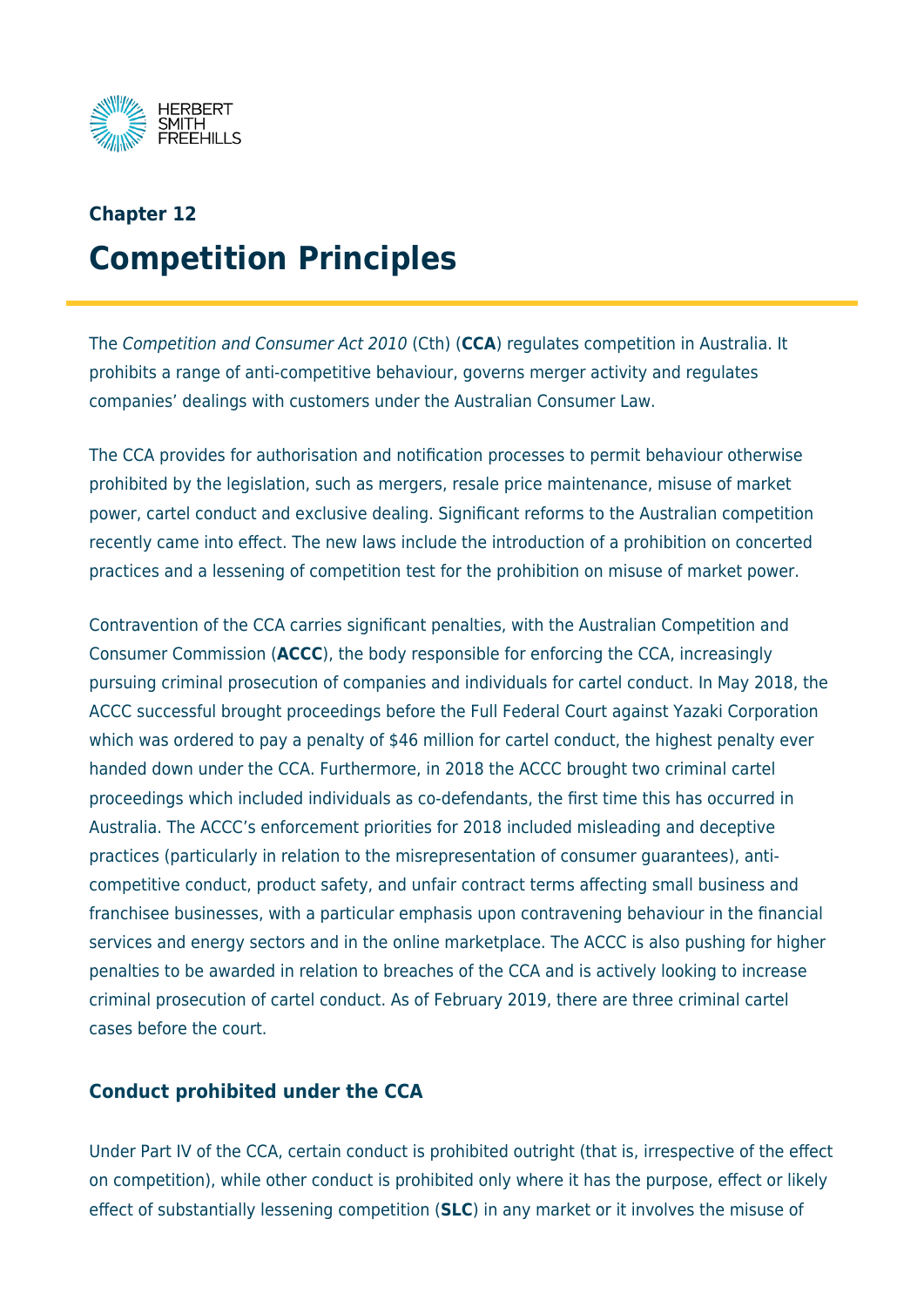| <b>Outright prohibitions</b>                                                                                                                                                                                                                                                                                                                                                                        | Conduct prohibited where it has the<br>purpose, effect or likely effect of SLC                                                                                                                                                                                                                                                                                                            |
|-----------------------------------------------------------------------------------------------------------------------------------------------------------------------------------------------------------------------------------------------------------------------------------------------------------------------------------------------------------------------------------------------------|-------------------------------------------------------------------------------------------------------------------------------------------------------------------------------------------------------------------------------------------------------------------------------------------------------------------------------------------------------------------------------------------|
| <b>Cartel conduct</b> - any contract,<br>arrangement or understanding between<br>competitors (or potential competitors)<br>which has:<br>• the purpose or effect of fixing or<br>influencing prices; or<br>• the purpose of restricting production,<br>capacity, or supply to customers; sharing<br>or dividing up markets by allocating<br>customers, suppliers or territories; or bid<br>rigging. | Misuse of market power - where a<br>company has substantial market power,<br>engaging in conduct that has the purpose,<br>or has or is likely to have the effect of<br>substantially lessening competition in:<br>• that market;<br>• any other market in which that company<br>supplies goods or services; or<br>• any other market in which that company<br>acquires goods or services. |
| <b>Resale price maintenance - specifying</b><br>a minimum price below which customers<br>are not to resupply or advertise goods or<br>services for resupply.                                                                                                                                                                                                                                        | <b>Concerted practices - the co-operation</b><br>between two or more person which reduces<br>the uncertainty of competition.                                                                                                                                                                                                                                                              |
|                                                                                                                                                                                                                                                                                                                                                                                                     | <b>Exclusive dealing - imposing restrictions</b><br>on a customer's or supplier's freedom to<br>choose with whom, where or on what terms<br>it may conduct business.                                                                                                                                                                                                                      |
|                                                                                                                                                                                                                                                                                                                                                                                                     | <b>Mergers and acquisitions - the</b><br>acquisition of shares or assets.                                                                                                                                                                                                                                                                                                                 |

#### **Authorised conduct and merger clearances**

The CCA permits conduct that may otherwise contravene the CCA to be exempted by the ACCC. A company may apply to the ACCC for authorisation of anti-competitive conduct (including cartel conduct and misuse of market power) on public benefit grounds; or it may lodge a notification with the ACCC for exclusive dealing, resale price maintenance or collective bargaining arrangements.

In respect of a merger or acquisition which raises competition law issues, companies may also seek to have the merger cleared or authorised by the ACCC. Clearance will require the parties to persuade the ACCC that the proposed merger or acquisition is not likely to substantially lessen competition. Authorisation can be granted where the merger or acquisition will result in public benefits which outweigh any detriments (including competitive harm). There is no mandatory requirement to notify the ACCC prior to completing a transaction; however, the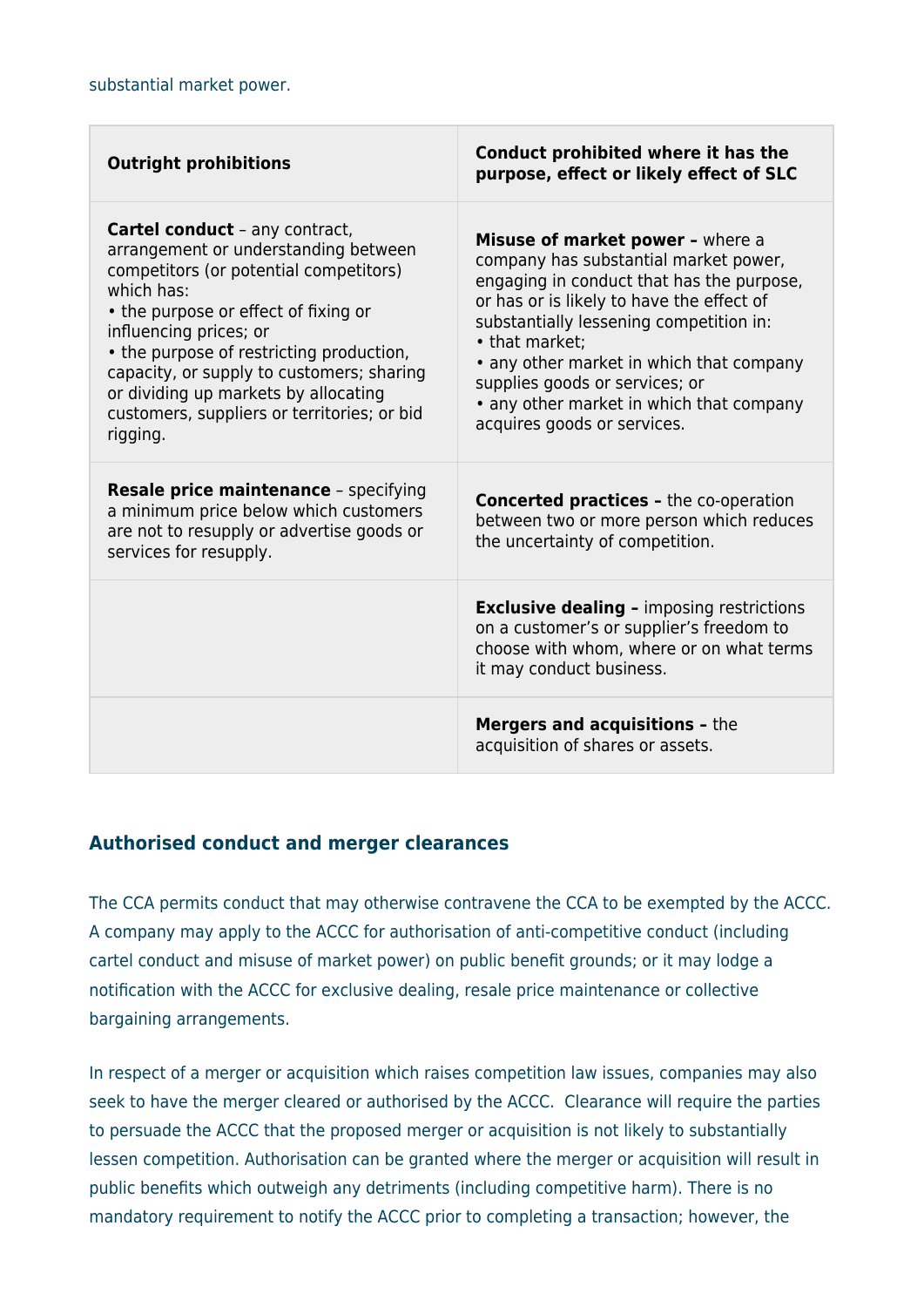ACCC Merger Guidelines encourage the parties to notify the ACCC where the products of the merger parties are either substitutes or complements and the merged firm will have a postmerger market share of greater than 20% in the relevant market/s.

#### **Penalties**

Pecuniary penalties apply to contraventions of all Part IV provisions. The maximum penalty per contravention is displayed below:

|                                                            | <b>Companies</b>                                                                                                                                                                                                                                                                                                          | <b>Individuals</b>                                                    |
|------------------------------------------------------------|---------------------------------------------------------------------------------------------------------------------------------------------------------------------------------------------------------------------------------------------------------------------------------------------------------------------------|-----------------------------------------------------------------------|
| Civil<br><b>Penalties</b>                                  | The greatest of:<br>• A\$10 million;<br>• three times the value of the benefit obtained<br>that is reasonably attributable to the act or<br>omission; or<br>• if the court cannot determine the value of the<br>benefit, 10% of the annual turnover of the<br>corporate group in Australia in the preceding 12<br>months. | A\$500,000                                                            |
| <b>Criminal</b><br>penalties<br>(for<br>cartel<br>conduct) | Equivalent to civil penalties                                                                                                                                                                                                                                                                                             | Up to 10 years<br>imprisonment and/or<br>fines of up to<br>\$A420,000 |

A company must not indemnify its officers against a liability to pay a pecuniary penalty or for the legal costs of defending proceedings in which the officer is found to have such a liability.

In addition, on the application of the ACCC (or in respect of criminal cartels, the Commonwealth Director of Public Prosecution), a court may disqualify a person who has been found to have engaged in anti-competitive conduct from managing companies for a period the court considers appropriate. Other non-pecuniary penalties include community services orders and adverse publicity orders.

#### **Other provisions of the CCA**

The CCA also has specific parts dealing with:

access to telecommunications services (access to telecommunications facilities is dealt with in Schedule 1 of the Telecommunications Act 1997 (Cth));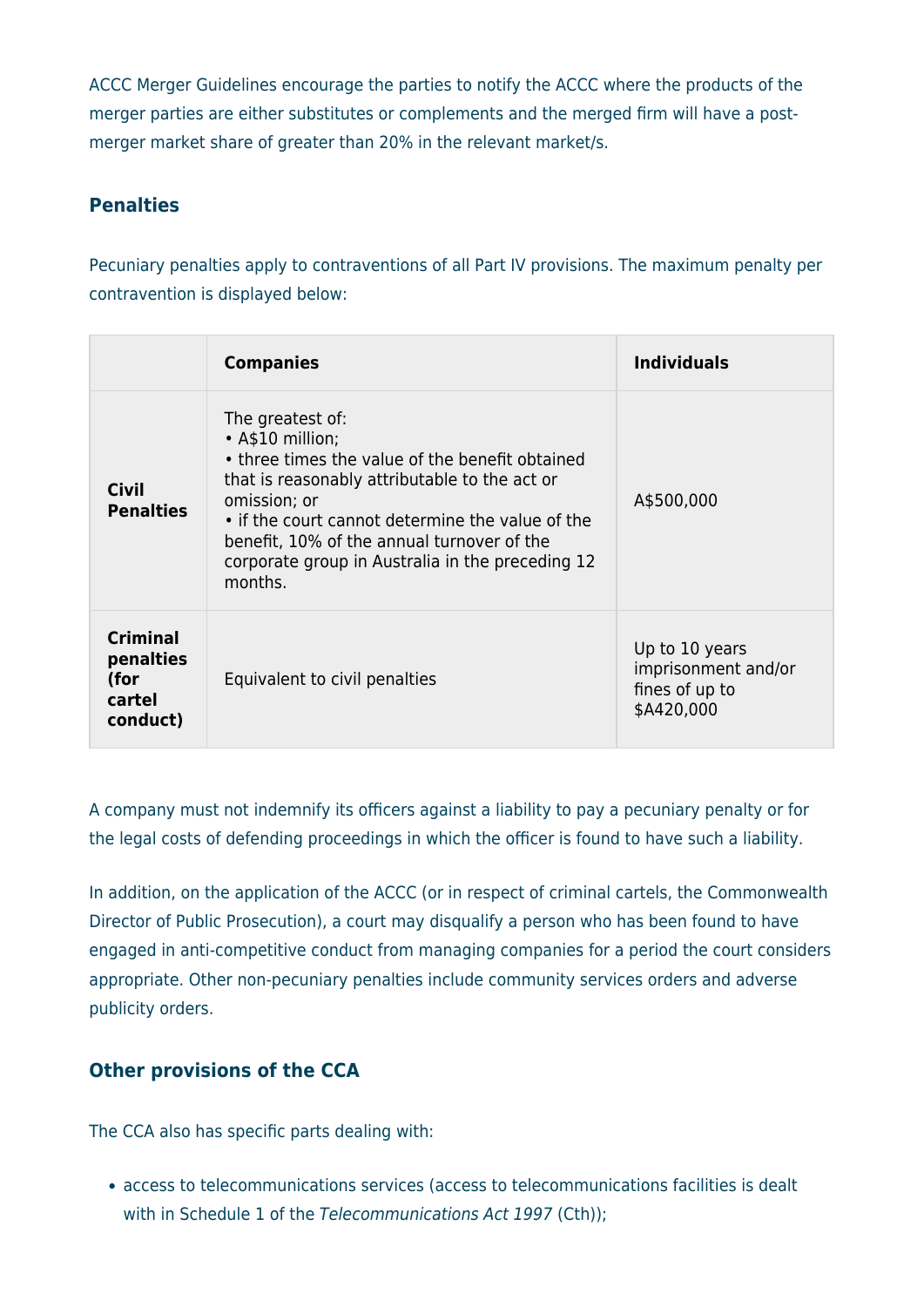- access to essential infrastructure services which cannot be economically reproduced by a third party – for example, gas and electricity transmission and distribution services, railway lines, airports, ports and other services with natural monopoly characteristics;
- anti-competitive conduct in telecommunications markets;
- the regulation of international liner cargo shipping;
- prices surveillance; and
- unfair dealings in business, consumer protection and product safety (now contained in the Australian Consumer Law, in Schedule 2 of the CCA). For more information on the Australian Consumer Law see Chapter 15 of this publication, 'Consumer protection and product liability'.

#### **Australian Competition and Consumer Commission**

The ACCC is the body charged with administering the CCA. It also has a number of other competition-related functions under a wide range of other industry legislation. The ACCC is a powerful regulator, with broad discretions and a high profile.

Broadly, the ACCC's role includes:

- the enforcement of the anti-competitive conduct, consumer protection and unfair dealing provisions of the CCA. The ACCC has extensive investigation powers, including powers to compel companies to provide information and documents and to examine individuals under oath. However, the ACCC cannot make findings of illegality and impose penalties for a breach of the CCA itself – it must apply to the Australian Federal Court. The exception to this is in relation to certain consumer protection provisions where the ACCC has the power to issue infringement and substantiation notices, banning orders and public warnings. The ACCC's role in enforcement of the CCA is supplemented by the ability of private parties to take private actions under the CCA (other than seeking an injunction in relation to an anticompetitive merger);
- the assessment of mergers and acquisitions which might have the likely effect of substantially lessening competition. Although there is no compulsory pre-merger notification requirement, the ACCC will often investigate mergers and acquisitions that come to its attention, even where the merger parties may not have sought ACCC clearance. Parties can apply for the ACCC to assess mergers and acquisitions through its informal clearance process or the formal process which includes the option of seeking authorisation